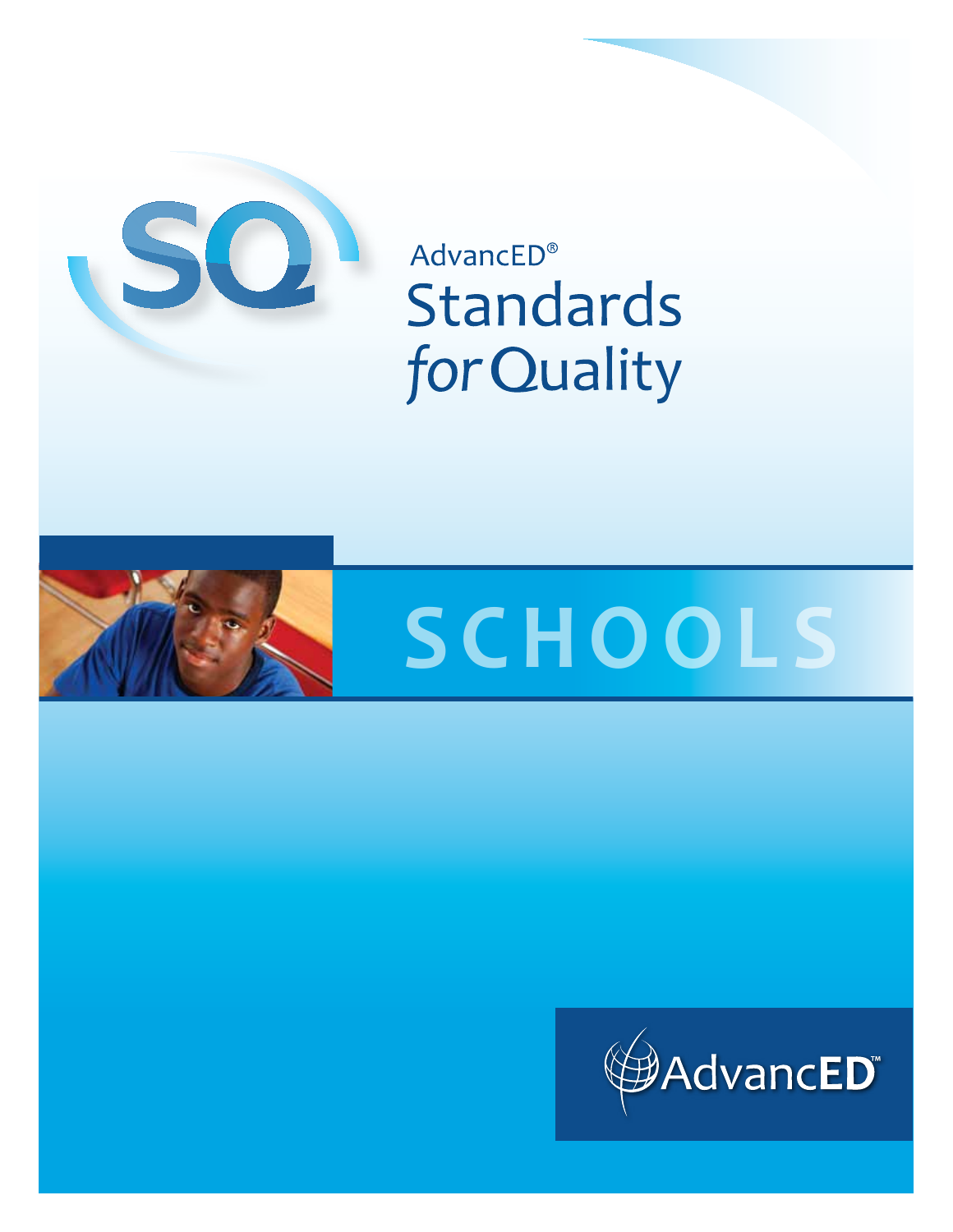### **AdvancED Standards for Quality Schools**

#### Standard 1: Purpose and Direction

The school maintains and communicates a purpose and direction that commit to high expectations for learning as well as shared values and beliefs about teaching and learning.

#### Standard 2: Governance and Leadership

The school operates under governance and leadership that promote and support student performance and school effectiveness.

#### Standard 3: Teaching and Assessing for Learning

The school's curriculum, instructional design, and assessment practices guide and ensure teacher effectiveness and student learning.

#### Standard 4: Resources and Support Systems

The school has resources and provides services that support its purpose and direction to ensure success for all students.

#### Standard 5: Using Results for Continuous Improvement

The school implements a comprehensive assessment system that generates a range of data about student learning and school effectiveness and uses the results to guide continuous improvement.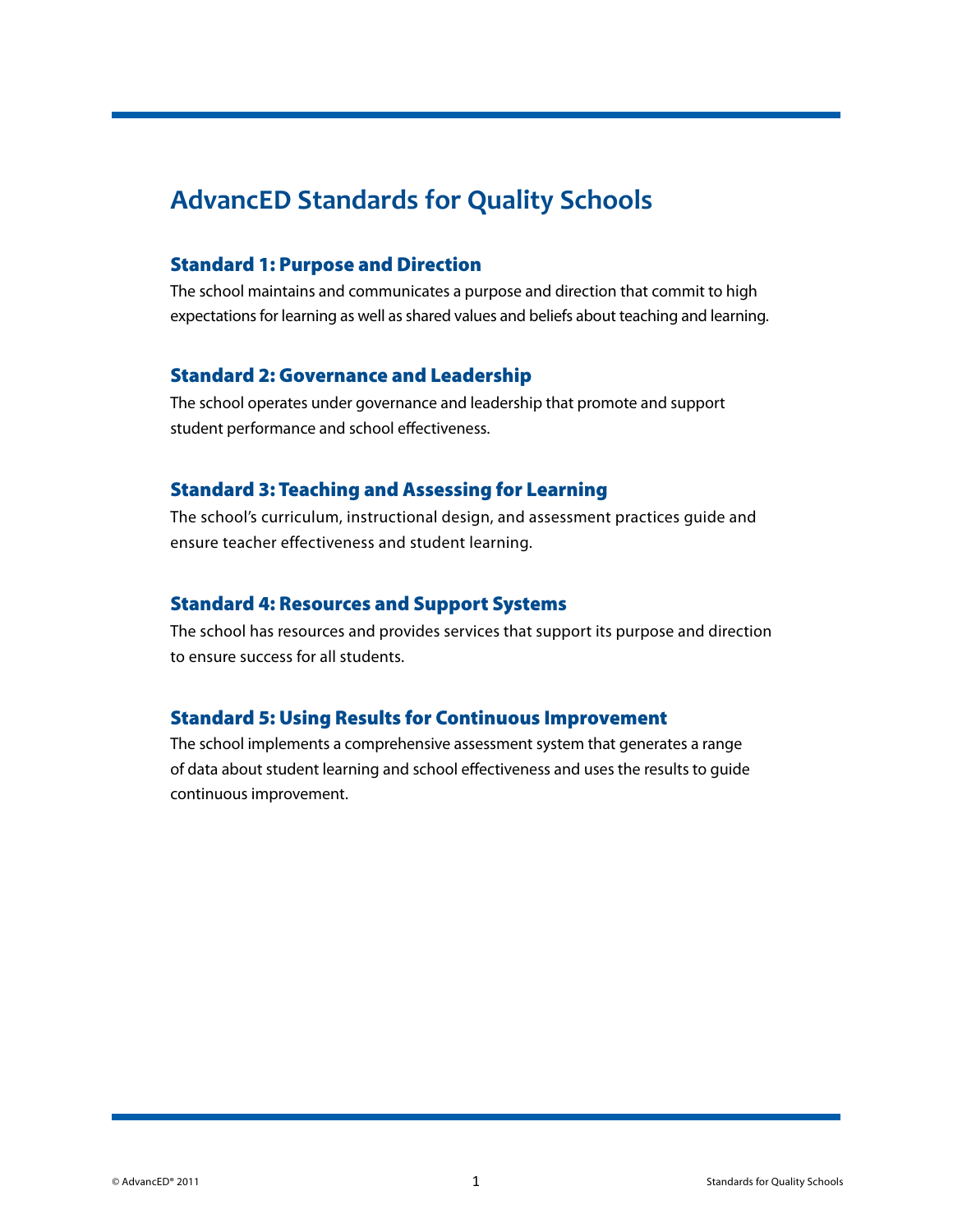# **Purpose and Direction**

*The school maintains and communicates a purpose and direction that commit to high expectations for learning as well as shared values and beliefs about teaching and learning.* 

#### **Indicator 1.1**

**The school engages in a systematic, inclusive, and comprehensive process to review, revise, and communicate a school purpose for student success.**

#### **Indicator 1.2**

**The school leadership and staff commit to a culture that is based on shared values and beliefs about teaching and learning and supports challenging, equitable educational programs and learning experiences for all students that include achievement of learning, thinking, and life skills.**

#### **Indicator 1.3**

**The school's leadership implements a continuous improvement process that provides clear direction for improving conditions that support student learning.**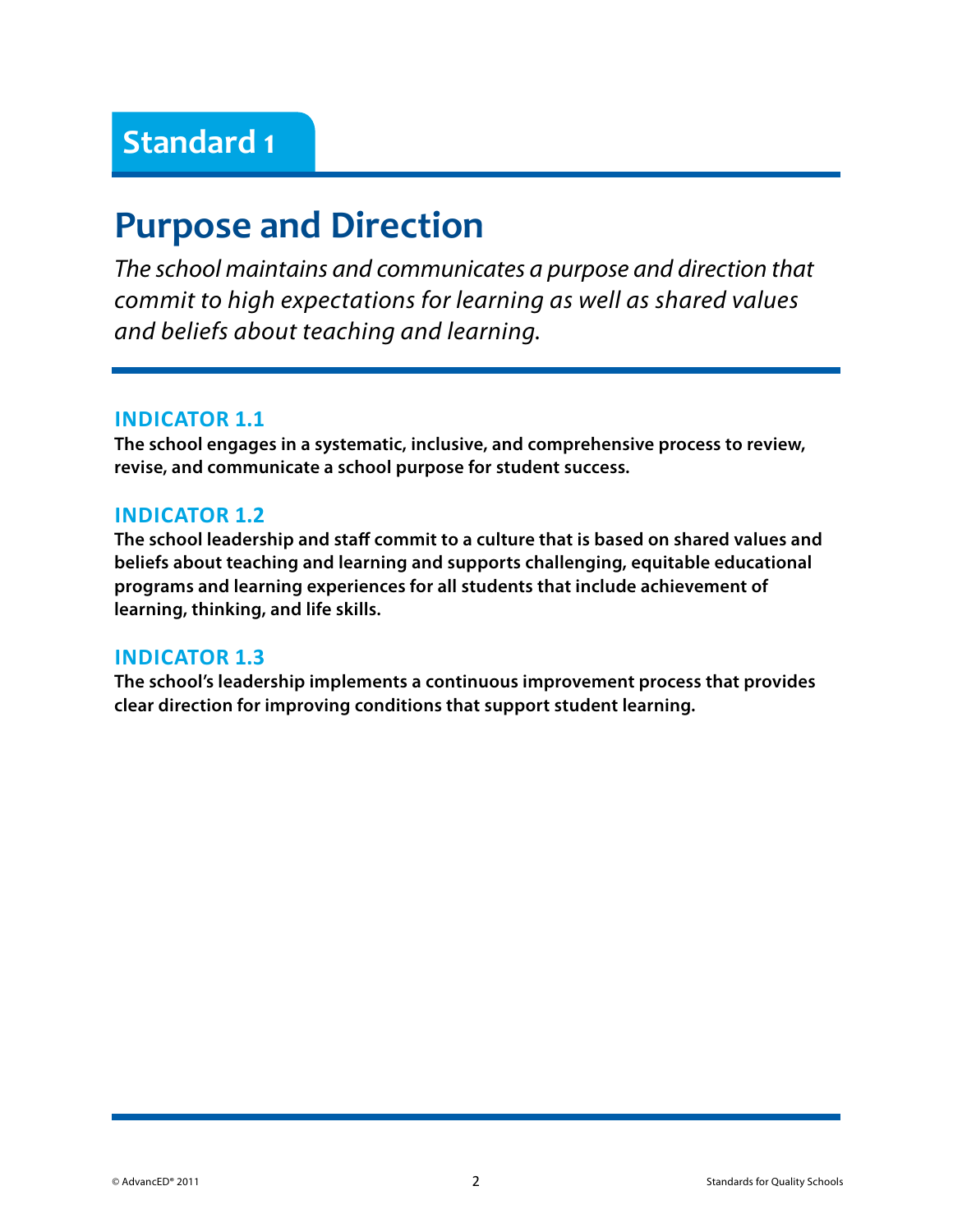## **Governance and Leadership**

*The school operates under governance and leadership that promote and support student performance and school effectiveness.*

#### **Indicator 2.1**

**The governing body establishes policies and supports practices that ensure effective administration of the school.**

#### **Indicator 2.2**

**The governing body operates responsibly and functions effectively.** 

#### **Indicator 2.3**

**The governing body ensures that the school leadership has the autonomy to meet goals for achievement and instruction and to manage day-to-day operations effectively.**

#### **Indicator 2.4**

**Leadership and staff foster a culture consistent with the school's purpose and direction.**

#### **Indicator 2.5**

**Leadership engages stakeholders effectively in support of the school's purpose and direction.**

#### **Indicator 2.6**

**Leadership and staff supervision and evaluation processes result in improved professional practice and student success.**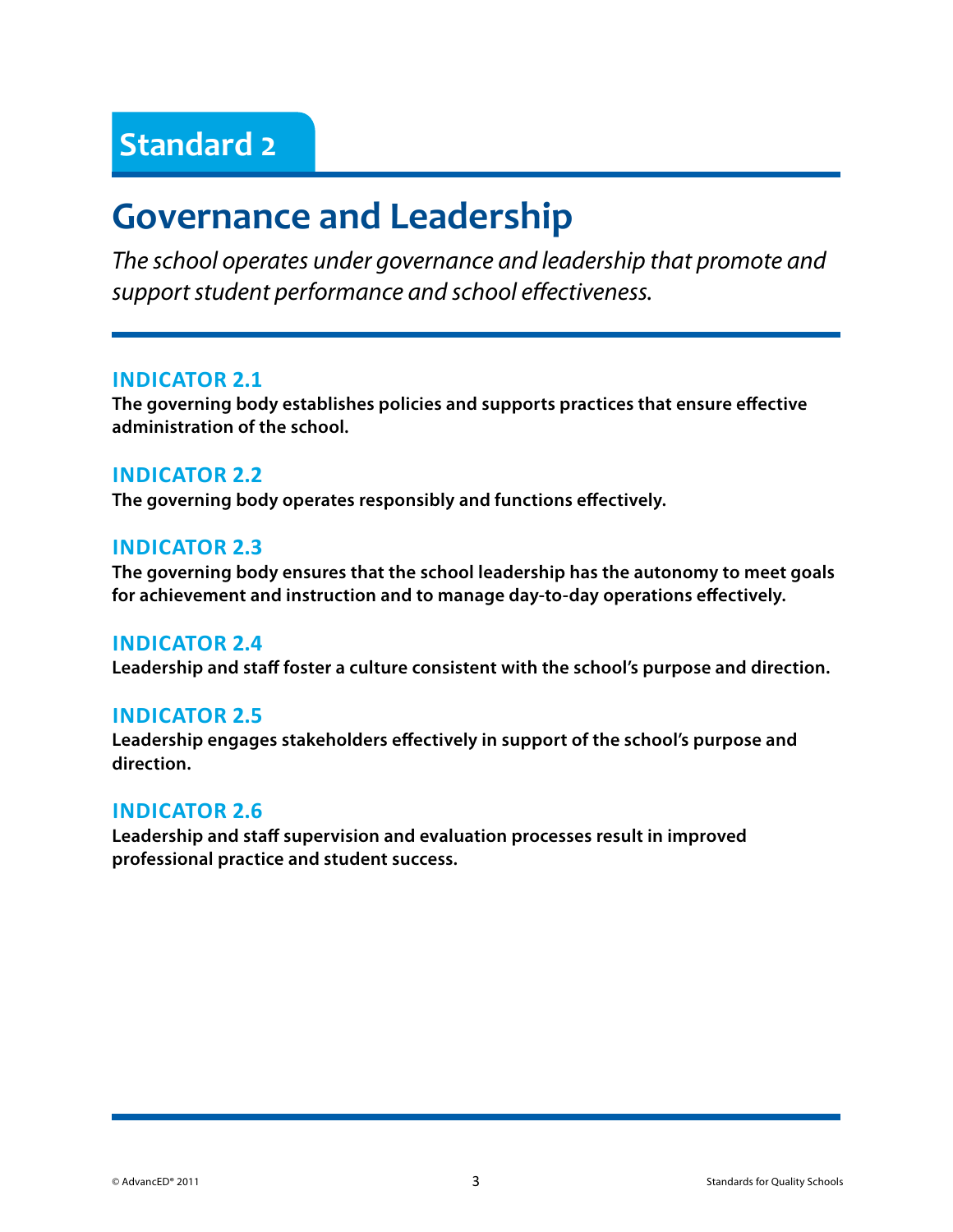# **Teaching and Assessing for Learning**

*The school's curriculum, instructional design, and assessment practices guide and ensure teacher effectiveness and student learning.*

#### **Indicator 3.1**

**The school's curriculum provides equitable and challenging learning experiences that ensure all students have sufficient opportunities to develop learning, thinking, and life skills that lead to success at the next level.**

#### **Indicator 3.2**

**Curriculum, instruction, and assessment are monitored and adjusted systematically in response to data from multiple assessments of student learning and an examination of professional practice.**

#### **Indicator 3.3**

**Teachers engage students in their learning through instructional strategies that ensure achievement of learning expectations.**

#### **Indicator 3.4**

**School leaders monitor and support the improvement of instructional practices of teachers to ensure student success.**

#### **Indicator 3.5**

**Teachers participate in collaborative learning communities to improve instruction and student learning.**

#### **Indicator 3.6**

**Teachers implement the school's instructional process in support of student learning.**

#### **Indicator 3.7**

**Mentoring, coaching, and induction programs support instructional improvement consistent with the school's values and beliefs about teaching and learning.**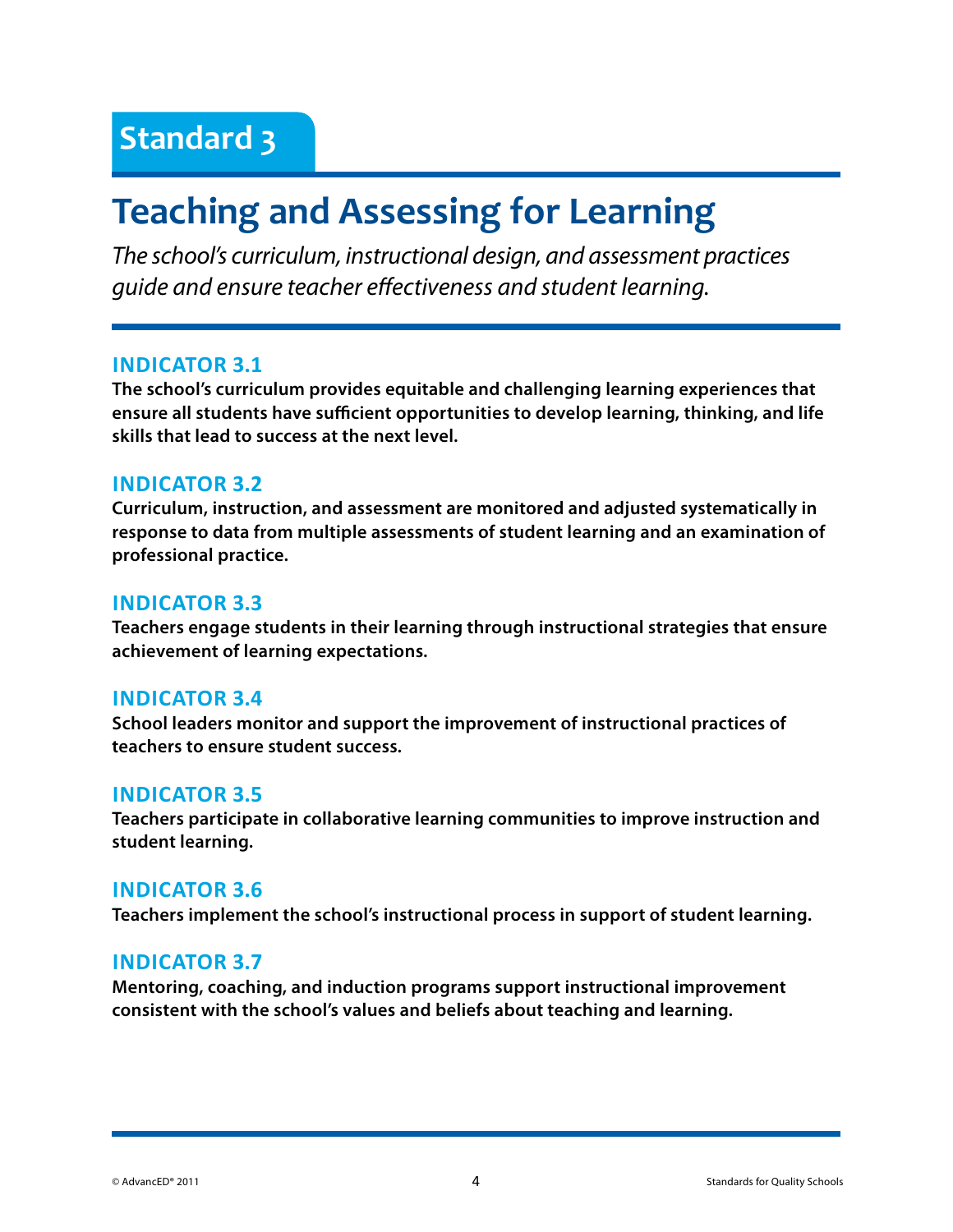#### Standard 3: Teaching and Assessing for Learning

#### **Indicator 3.8**

**The school engages families in meaningful ways in their children's education and keeps them informed of their children's learning progress.**

#### **Indicator 3.9**

**The school has a formal structure whereby each student is well known by at least one adult advocate in the school who supports that student's educational experience.**

#### **Indicator 3.10**

**Grading and reporting are based on clearly defined criteria that represent the attainment of content knowledge and skills and are consistent across grade levels and courses.**

#### **Indicator 3.11**

**All staff members participate in a continuous program of professional learning.**

#### **Indicator 3.12**

**The school provides and coordinates learning support services to meet the unique learning needs of students.**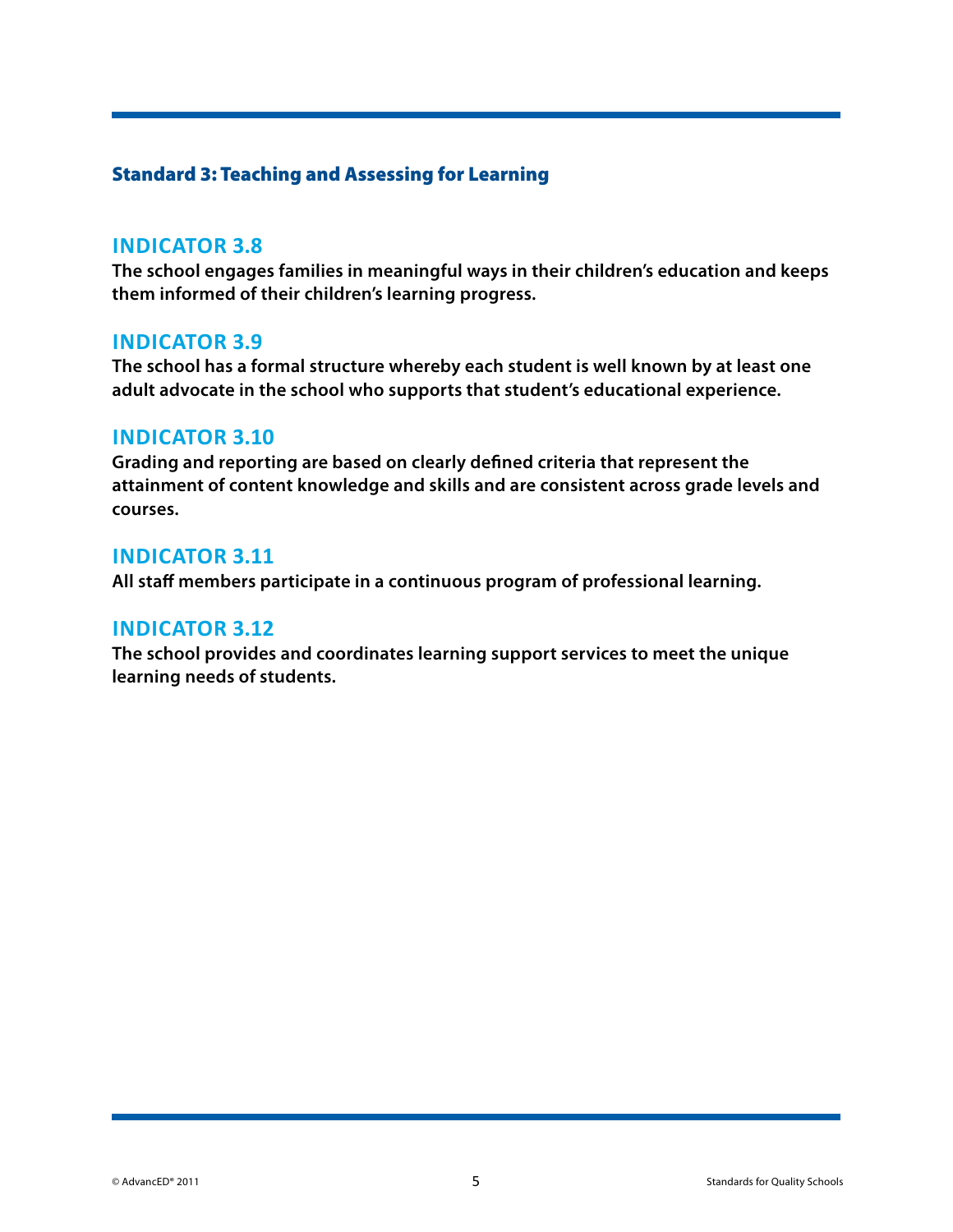### **Resources and Support Systems**

*The school has resources and provides services that support its purpose and direction to ensure success for all students.*

#### **Indicator 4.1**

**Qualified professional and support staff are sufficient in number to fulfill their roles and responsibilities necessary to support the school's purpose, direction, and the educational program.**

#### **Indicator 4.2**

**Instructional time, material resources, and fiscal resources are sufficient to support the purpose and direction of the school.**

#### **Indicator 4.3**

**The school maintains facilities, services, and equipment to provide a safe, clean, and healthy environment for all students and staff.**

#### **Indicator 4.4**

**Students and school personnel use a range of media and information resources to support the school's educational programs.**

#### **Indicator 4.5**

**The technology infrastructure supports the school's teaching, learning, and operational needs.**

#### **Indicator 4.6**

**The school provides support services to meet the physical, social, and emotional needs of the student population being served.** 

#### **Indicator 4.7**

**The school provides services that support the counseling, assessment, referral, educational, and career planning needs of all students.**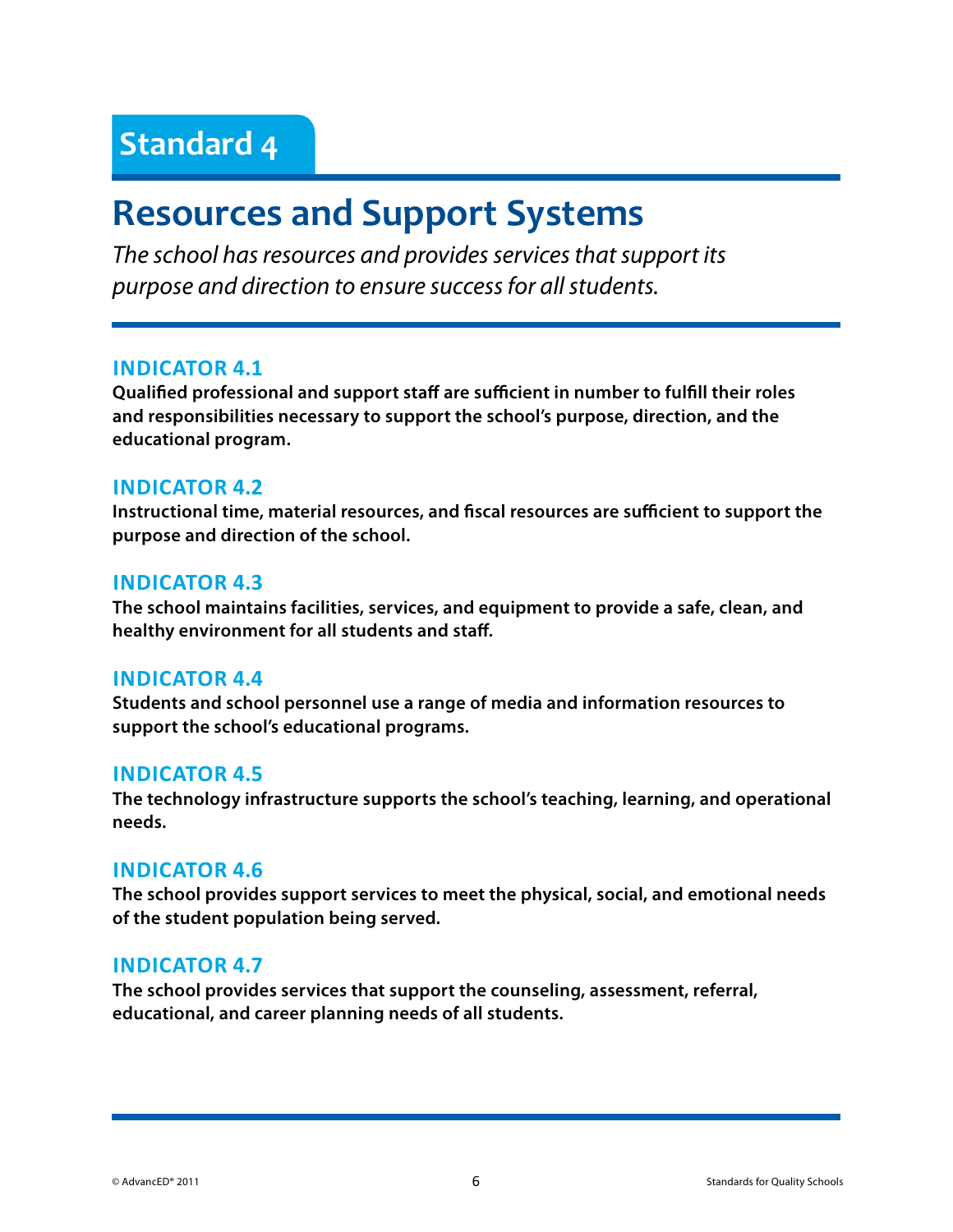# **Using Results for Continuous Improvement**

*The school implements a comprehensive assessment system that generates a range of data about student learning and school effectiveness and uses the results to guide continuous improvement.* 

#### **Indicator 5.1**

**The school establishes and maintains a clearly defined and comprehensive student assessment system.**

#### **Indicator 5.2**

**Professional and support staff continuously collect, analyze, and apply learning from a range of data sources, including comparison and trend data about student learning, instruction, program evaluation, and organizational conditions.**

#### **Indicator 5.3**

**Professional and support staff are trained in the evaluation, interpretation, and use of data.**

#### **Indicator 5.4**

**The school engages in a continuous process to determine verifiable improvement in student learning, including readiness for and success at the next level.**

#### **Indicator 5.5**

**Leadership monitors and communicates comprehensive information about student learning, conditions that support student learning, and the achievement of school improvement goals to stakeholders.**